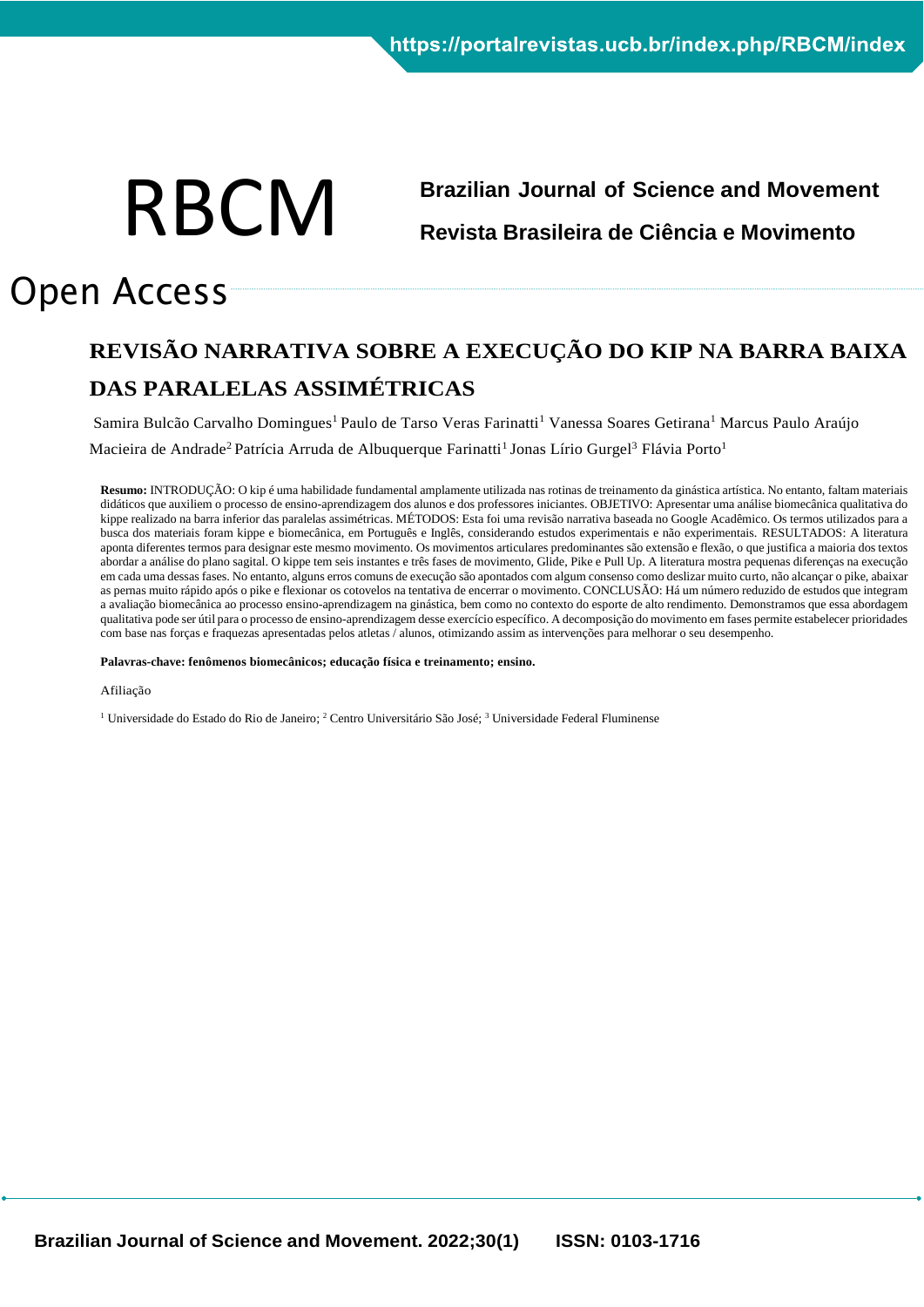### **NARRATIVE REVIEW ABOUT KIP'S EXECUTION ON THE LOW BAR OF UNEVEN BARS**

**Abstract:** INTRODUCTION: Kip is a fundamental skill widely used in artistic gymnastics trai-ning routines. However, there is a lack of didactic material that helps students' tea-ching-learning process and beginning teachers. OBJECTIVE: To present a qualitative biomechanical analysis of the kippe performed on the lower bar of the asymmetric parallel bars. METHODS: This was an narrative review based on Google Scholar. The terms used to search for materials were kippe and biomechanics, in Portuguese and English, considering experimental and nonexperimental studies. RESULTS: The lite-rature points out different terms to designate this same movement. The predominant articular movements are extension and flexion, which justifies the majority of the texts to approach the sagittal plane analysis. The kippe has six instants and three phases of movement, Glide, Pike, and Pull Up. The literature show small differences in executi-on in each of these phases. However, some common execution errors are pointed out with consensus as glide too short, do no reach the pike, lower the legs too fast after the pike, and flexing the elbows in an attempt to end the movement. CONCLUSION: The-re is a low number of studies that integrate biomechanical assessment with the tea-ching-learning process in gymnastics, as well as in the context of high-performance sport. We have demonstrated that this qualitative approach might be useful to the tea-ching-learning process of this specific exercise. The decomposition of the movement in critical phases allows establishing priorities based on the strengths and weaknesses exhibited by the athletes/students, thereby optimizing the interventions to improve their performance.

**Key words: biomechanical phenomena; physical education and training; teaching**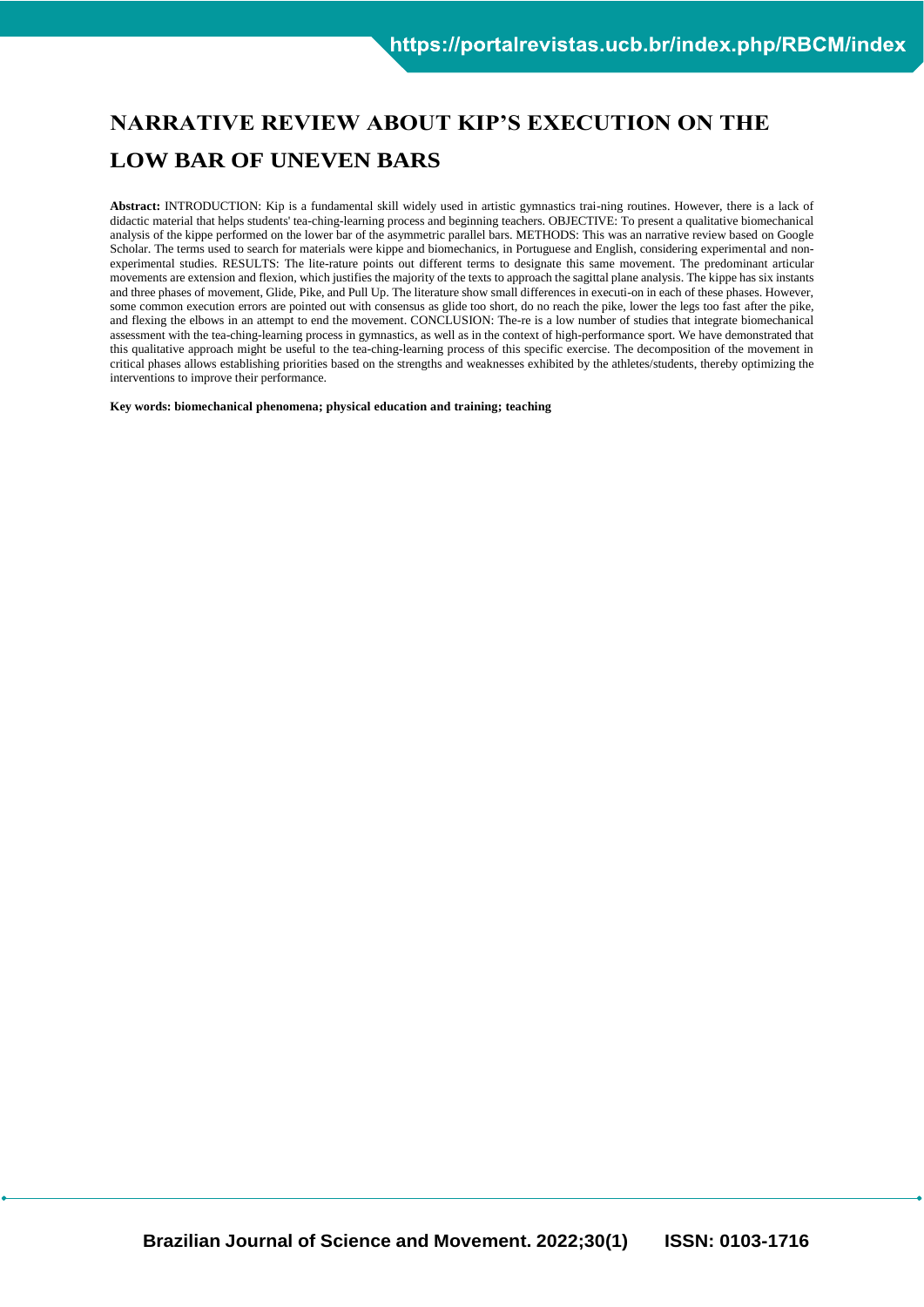#### **Introduction**

Artistic gymnastics is one of the most traditional sports, being part of the Modern Olympic Games since its first edition<sup>1</sup>. The practice of gymnastics in Brazil has increased during the last years<sup> $2-4$ </sup>. For this reason, several authors reinforced that investments should be made in specific professional training to work with this modality, particularly within Physical Education courses<sup> $1-3,5$ </sup>. On the other hand, evidence suggests that Physical Education curricula in Universities are frequently not adequate to satisfy this demand – in most cases, only aspects related to physical conditioning or basic elements are addressed, and sometimes gymnastics is simply not included as a formal discipline within the students' formation $3,4$ .

Another issue precluding the dissemination of gymnastics refers to the lack of studies that didactically systematized the elements of the sport. In short, the technical development of gymnastics should be followed by scientific-based pedagogical approaches allowing proper teaching-learning processes, from the sports initiation to top-level performance. In this sense, a better understanding of elements comprised of exercises of different difficulty levels is important.

The kip is a basic skill of uneven bars and high bar exercises<sup>6</sup>, which is often used as a transitive sequence in gymnastics. It is present in the training routines of beginners and experienced gymnasts<sup>7</sup>. Therefore, its correct learning and performance are paramount to allow more complex routines<sup> $7-9$ </sup>. The description of what would be a correct kip performance is not easy since disagreement exists even in its designation. Different terms are applied to refer to the same motor gesture: 'Kip'<sup>6</sup>, 'Glide Kip'<sup>7,9–11</sup>, 'Kippe'<sup>2,3</sup> or 'Run Kippe'<sup>8</sup>. The terms 'Kippe', 'Support Kippe', and 'Kippe to Support' are also used. Due to this lack of standardization, there are nuances in the kip performance that less experienced practitioners are hardly capable to remark.

Biomechanical analysis is of great importance in many sports. The determination of biomechanical parameters through quantitative analysis helps to identify factors determinant of the successful performance of sports techniques. This strategy allows decomposing movements with different complexity levels to identify its phases, difficulties, and critical features<sup>12</sup>. We have advocated in prior texts that qualitative biomechanics can be applied in different contexts, either educational, ludic, or competitive<sup>13</sup>, and should be considered as a major tool within sports learning and coaching. However, there is no general agreement on the existence of ideal models for the qualitative analysis of sports techniques, and further studies using this approach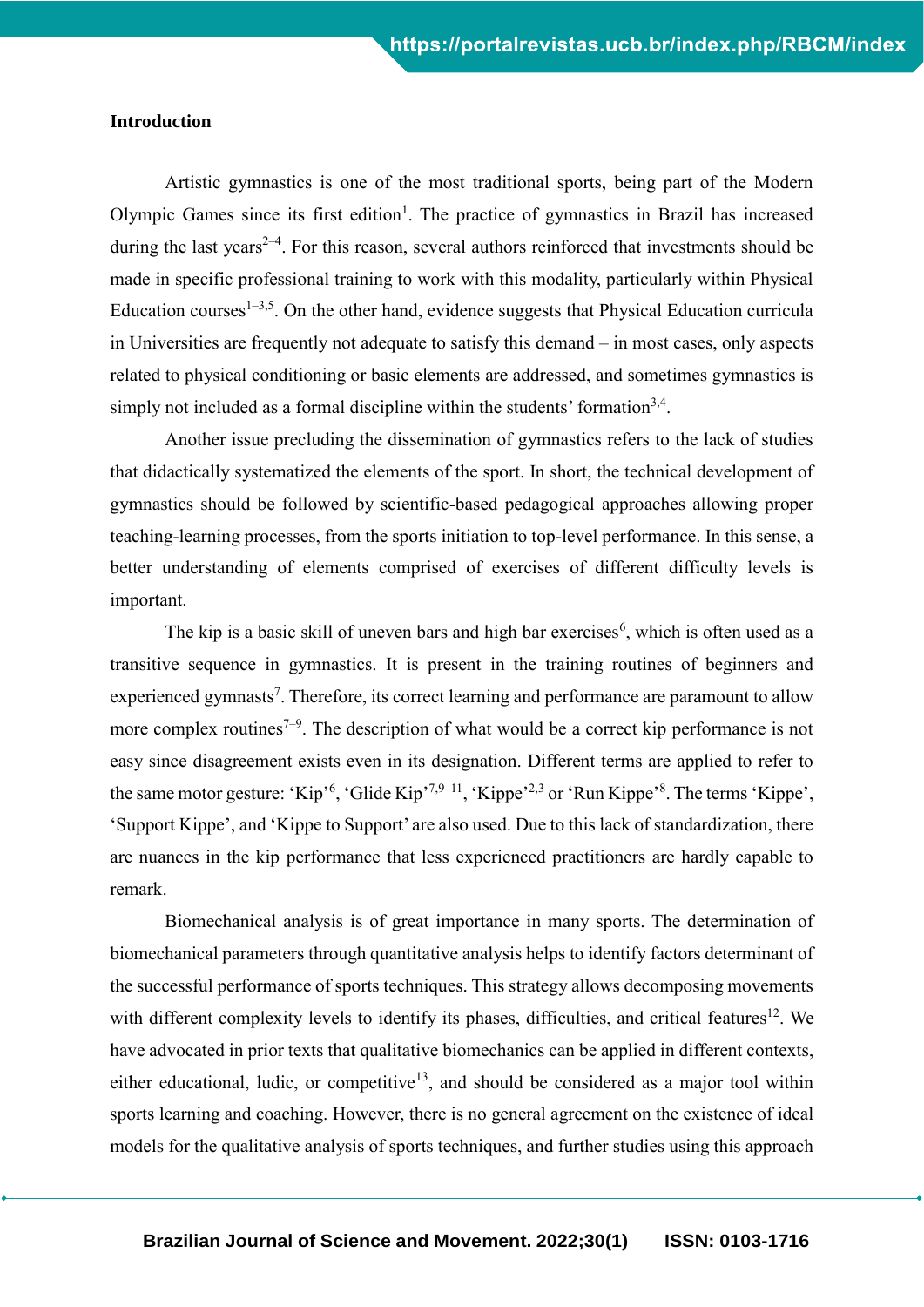are warranted. This study presents a narrative review of Kip's qualitative biomechanical analysis performed on the low bar of uneven bars. The aim was to illustrate how this approach could be applied as a pedagogical tool in artistic gymnastics' teaching-learning process.

#### **Methods**

The description of Kip phases was made through integrative review, which allows using theoretical information and empirical data to produce a synthesis of a given topic<sup>14</sup>. The terms used to search for materials were kippe and biomechanics, in Portuguese and English, considering experimental and non-experimental studies at Google Scholar database. The following aspects were reviewed: a) General description of the Kip performed on the low bar; b) Qualitative analysis of Kip phases; c) Usual errors in the Kip.

#### **Results**

The Kip is an element in which, essentially, the gymnast moves from a suspended position under the bar to a support position with the bar at the waist level<sup>15</sup>. Kip starts with a complete glide under the bar to gain momentum, followed by the feet elevation towards the bar. It ends when the gymnast pushes the bar down with the elbows extended, raising the body to put the bar at the waist level<sup>16</sup> (Figure 1). In short, the most important feature is the post-active transmission of the swing, which is transferred from the lower to the upper part of the body<sup>16</sup>.





The performance of the kip on the bar includes the following phases: a) start, with elbows extended under the bar; b) hip flexion, allowing the instep of feet to approach the bar; c) swing backward, in semi-inverted suspension; d) hip extension to achieve support<sup>17–19</sup>. Goeller<sup>9</sup> highlights the major participation of the hip flexors in the movement. The shoulder muscles are also highly requested<sup>15</sup>.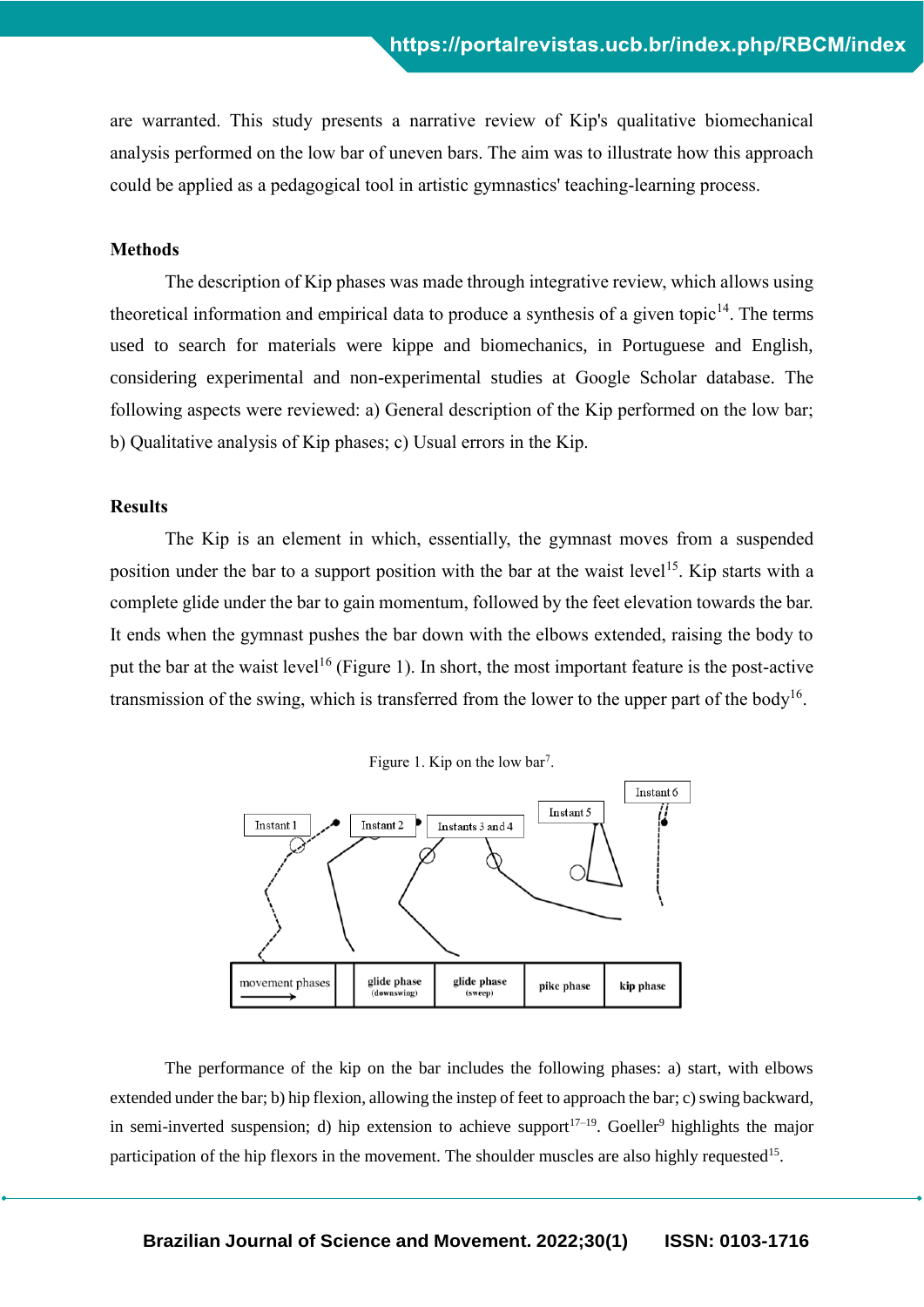In general, Kip is described as comprising four instants and three phases: Glide (downswing + sweep), Pike, and kip (or Pull up phase). Glide represents the swing under the device to obtain the required momentum, and the kip represents the movement to bring the body over the bars<sup>16</sup>. The glide phase refers to the displacement from instant 1 to 3 in Figure 1, when the gymnast glides forward under the bar with elbows and knees extended<sup>15</sup>. Mooney<sup>10</sup> and Arun et al.<sup>6</sup> claim that the hip shall remain backward at the beginning of the movement until it reaches a vertical position under the bar. The gymnast then performs a complete hip extension forwards and upwards, while keeping the legs extended $^9$  and shoulders close to the ears (Instant 4). The glide phase ends when the performer reaches the maximum height, with hips, knees, and ankles extended. During this phase, the gymnast produces the energy (momentum) needed to complete the kip. The greater the trunk extension, the easier the next phase<sup>9</sup>. A variation of phase 1 consists of adding a movement called *Upswing*<sup>10</sup> – in this case, the gymnast performs a skip back holding the bar before initiating the glide.

In Figure 1, the Pike phase corresponds to the transition between moments 4 and 5. After the complete extension of the body in the glide phase, the gymnast vigorously flexions the hips, bringing the feet up to the bar (Figure 1, moment 5). A reduction in the angle of the hip joint  $occurs<sup>10</sup>$ , reducing the moment of inertia with a redistribution of body mass around the movement axis. A common mistake is to begin the pike phase too early, that is, before the full extension of the body in the Glide phase<sup>16</sup> – this reduces the momentum and makes it difficult to transfer the energy from the swing to complete the movement.

The Pull-Up phase refers to the transition between moments 5 and 6 (Figure 1). It is the final phase of the Kip, in which the gymnast inverts the trunk position on the bar. It begins with the angle reduction in the hip joint caused by the vigorous swinging of the legs upwardly, ending when the center of the shoulder joint is in line with the vertical drawn from the bar to the up. In other words, the gymnast moves from a suspension to a support position. During this phase, the hip is extended and moved upwards, elevating the body and consequently approaching the body's gravity center to the bar. This movement reduces the moment of inertia and allows the body to rotate until it reaches the frontal support position. During this movement, the gymnast pulls vigorously the bar, moving the legs forward and downward, while arms and shoulders rotate around the bar  $^{10}$ .

Usual errors in the kip are related to: glide to short, do no reach the pike, lower the legs too fast after pike and flexing the elbows in an attempt to end the movement. The gymnast starts Instant 3 before completing Instant 2, failing to obtain the maximum extension of the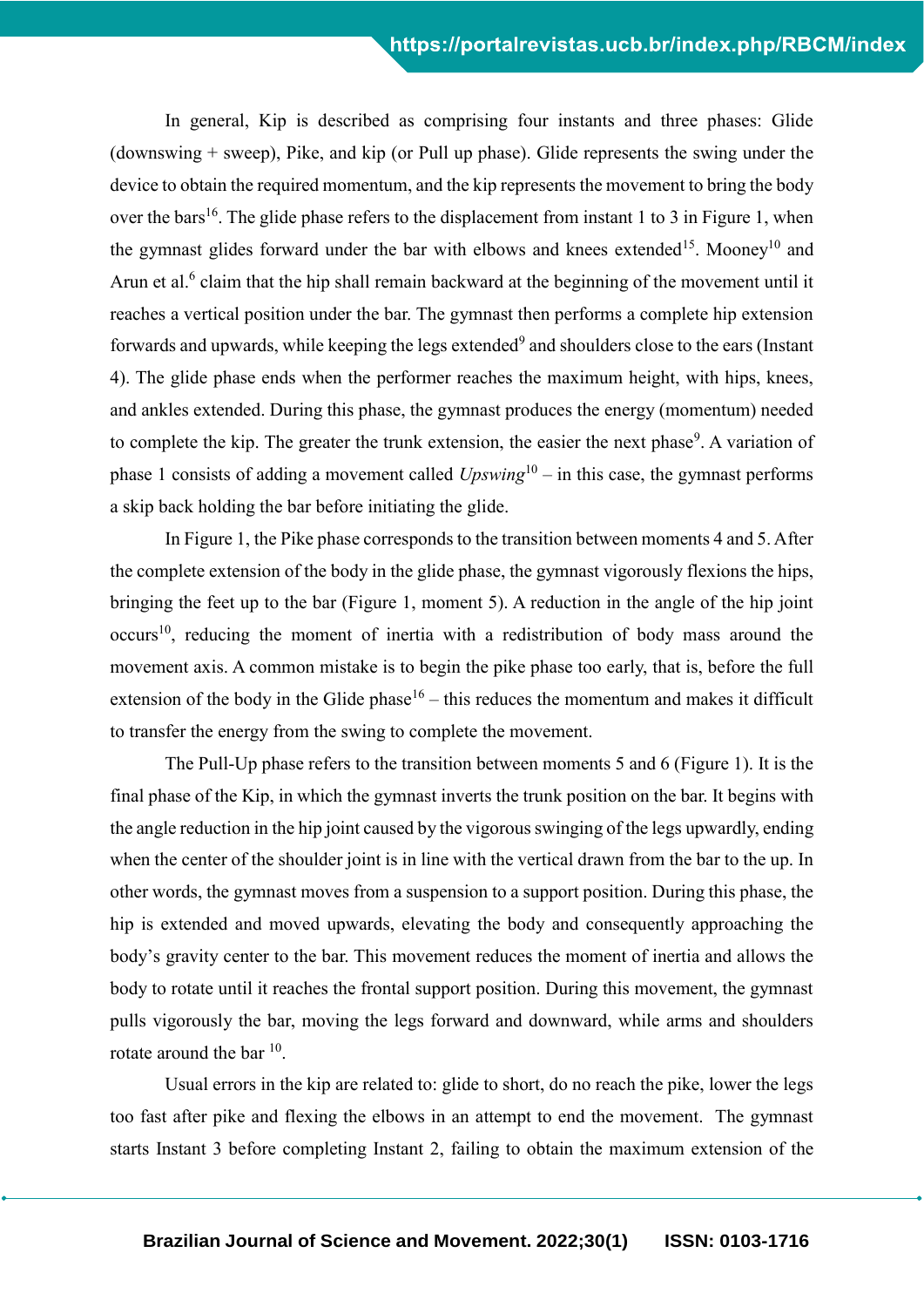body and therefore to take advantage of the momentum generated by the movement. On the other hand, the hyperextension of the column is also considered an error. Similarly, if the gymnast makes an incomplete movement on Instant 3, that is, the feet are not adequately moved towards the bar, the pull-up phase is performed incorrectly.

Lower the legs too fast after pike implicate that to assume the support position more quickly, the gymnast frequently flexes the elbows and projects the shoulders forwards. Ideally, the elbows should remain extended throughout the whole movement. Finally, flexing the elbows in an attempt to end the movement, to assume the support position more quickly, the gymnast frequently flexes the elbows and projects the shoulders forwards. Ideally, the elbows should remain extended throughout the whole movement.

#### **Discussion**

The main limitation of this study is related to the low number of studies that integrate biomechanical assessment with the teaching-learning process in gymnastics, as well as in the context of high-performance sport. The present study aimed to present a biomechanical qualitative analysis of the kip performed on the low bar of uneven bars based on literature and how this approach could be applied as a pedagogical tool. In this sense, the present study aims to act precisely in the gap between the biomechanical assessments as a tool in the teaching-learning process of artistic gymnastics movements.

The Kip is a fundamental skill for both beginners and experienced gymnasts, being part of training and competition routines<sup>7</sup>. It integrates sequences that the gymnast should master to the highest level for a successful transition to other more complex elements. However, biomechanical variations within gymnasts of different levels when completing this exercise seems to occur. Yamada et al.<sup>20</sup>, for instance, compared the Kip performed on the horizontal bar by experienced gymnasts and beginners, concluding that differences occurred in crucial phases as the time to start the hip flexion, production of shoulder joint torque, and in the time to apply hip flexion torque.

In a very similar approach to our study, Aceski and Spasovska<sup>11</sup> compared kinematic characteristics in the joints of knee and hip during the Kip, between a top gymnast and Physical Education college students. The gymnast and students showed a very similar angle-time pattern of movement in the hip joint, but substantial differences in the knee joint, particularly in the fourth phase of the element. In regards to temporal characteristics, the movements performed by students were longer, albeit with a similar rhythm. The students also showed a different direction of swinging with their legs in the fourth phase. This information might serve coaches or teachers on how to improve the element performance. In agreement with our theoretical analysis, it is clear that each of the Kip stages has its key characteristics – in the case of the Physical Education students in the trial by Aceski and Spasovska<sup>11</sup>, the most important instruction for learning the movement should refer to the knee joint within the fourth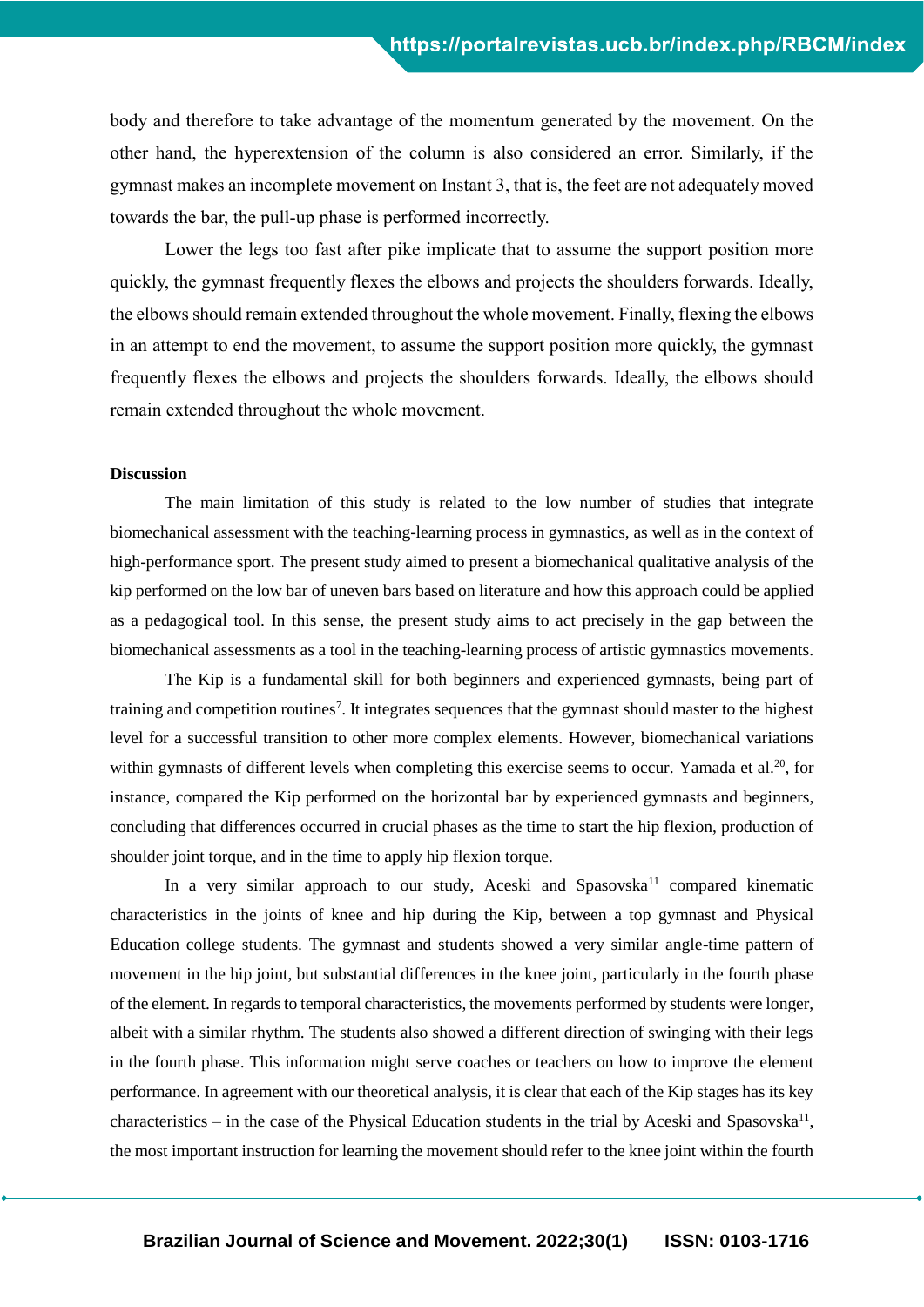phase.

Prassas et al.<sup>21</sup> listed some factors influencing the swing phase of the Kip, including the friction between gymnasts' hands and the apparatus and torque associated with individual body mass. In general, friction tend to delay the movement, while the torque from body mass dislocation determines the speed during the swing. The friction between hands and bar is in the opposite direction to the movement. The faster the turning speed, the greater will be the friction due to a stronger grip (*handgrip*), which may be a source of acute (e.g., blisters) or chronic (e.g., calluses) injuries. The use of palm protectors and chalk minimize the risks, but skin sprains can still occur due to protectors' leather strips. Teachers must observe the proper adjustment of protectors and the use of chalk to attenuate the friction during the exercise  $^{22}$ . As for the body dimensions, shorter individuals show a mechanical advantage over taller counterparts of similar technical competence due to a lower moment of inertia throughout the movement axis <sup>23</sup>. This contributes to reaching faster speeds during the movement with lower friction.

A good example of how biomechanical analyzes might help to establish priorities in gymnastics training routines is the particular concern with the integrity of shoulders within the kip performance. During the Glide phase an axial tractive force occurs increasing the space between the humeral head and joint capsule, which predisposes to shoulder instability. To counteract this disengagement the gymnast applies force in the opposite direction. The Pull Up phase is another challenging phase for the shoulders, as it requires strength to support the legs after the feet are in contact with the bar and to pull the body up with the elbows extended<sup>9</sup>. Therefore, exercises to strengthen the stabilizing muscles of the shoulders are important to avoid injuries such as dislocations or subluxations $24$ .

In this sense, it is worth emphasizing the importance of original studies that investigate kinematic and kinetic parameters during the movement. Such aspects are extremely important for a better understanding of the characteristics of the movements, as well as the specificities of the individuals. The use of video-based kinematics or an inertial parameter system with surface electromyography, are essential to assess mechanical efficiency and movement control strategies, as well as to verify the muscular activation of the executed gestures.

In addition, the assessment of the kinetics of physiological variables (heart rate, oxygen consumption and rating of perceived exertion) in conjunction with biomechanical parameters would also be of great value for a better understanding of the demands of gymnastic movements. Studies involving physiological and biomechanical parameters are scarce in different sports, however these relationships are extremely important for training prescription.

Future studies should also attempt for importance of original studies that use biomechanics quantitative and qualitative assessment methods is pointed out to more accurately analyze the specificities of the kip in the bar, and at the same time enable the assessment by technicians and physical trainers. Thus, biomechanical assessment can be used appropriately in the daily training of athletes of different competitive levels, as well as guiding which components of physical fitness should be worked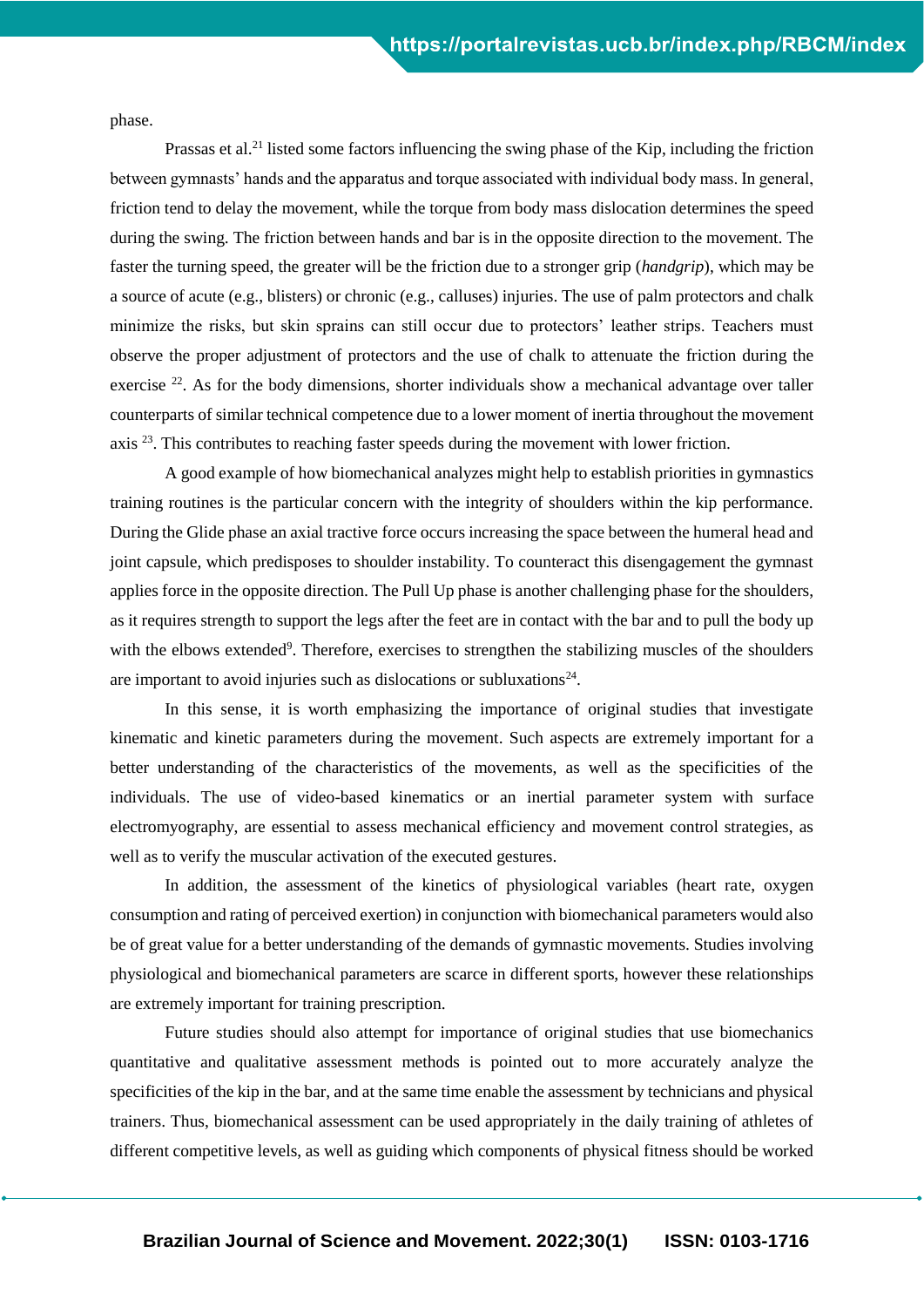on.

#### **Conclusion**

In the present study, we adopted a qualitative biomechanical approach to describe the characteristics, common errors, and risk of injuries related to the Kip performed on the low bar of uneven bars through a narrative review of the literature. Although there may be some divergence in the details of the movement, common errors are reported with a certain consensus in the literature. Further studies adopting this approach are warranted to provide gymnastic teachers with systematic didactic tools capable of supporting the teaching process of different techniques and exercises.

#### **References**

- 1. Nunomura DM, Nista-piccolo DVL. a Ginástica Artística No Brasil: Reflexões Sobre a Formação Profissional. Rev Bras Ciências do Esporte. 2003;24(3):175–94.
- 2. de Oliveira M dos S. O Panorama Da Ginástica Artística Masculina Brasileira : Um Estudo Histórico-Crítico Do Período Artística Masculina Brasileira : Um Estudo Histórico-Crítico Do Período. 2010;
- 3. Nunomura M, Carbinatto M V, Carrara PDS. Reflexão Sobre Um Programa De Formação Profissional Na Ginástica Artística. Pensar a Prática. 2013;16(2):469–83.
- 4. Schiavon LM, Paes RR, Toledo E de, Deutsch S. Overview of the high performance Brazilian women's artistic gymnastic: progression, reality and necessities. Rev Bras Educ Física e Esporte [Internet]. 2013;27(3):423–36. Available from: http://www.scielo.br/scielo.php?script=sci\_arttext&pid=S1807-55092013000300009
- 5. Bezerra SP, Ferreira Filho RA, Feliciano JG. Ginástica Artística Nas Aulas De Educação Física No Ensino Fundamental De 1<sup>ª</sup> a 4<sup>ª</sup> Série. Rev Mackenzie Educ Física e Esporte. 2006;5:127–34.
- 6. Arun K, Datt GG, Chandra JH. Relationship of Selected Kinematic Variables With the Performance of Takeoff Phase of Round-Off on Vaulting Table in Artistics Gymnastic. 2015;III:2860–8.
- 7. Heinen T, Apitius K, Mirzaie F, Nicolaus M, Vinken PM. Movement regulation of the glide kip in gymnastics. Sport Sci. 2013;6(1).
- 8. Marques CP, Lomônaco JFB. Psicologia Do Esporte E Lazer. 1984;36(1):113–20.
- 9. Goeller K. Ahhh... The glide kip. USA Gymnast Univ. 2004;12–3.
- 10. Mooney CM. Cinematographic analysis of glide kip. 1977;6(5):1–21.
- 11. Aceski A, Spasovska K. The kinematic differences in the glide kip on horizontal bar